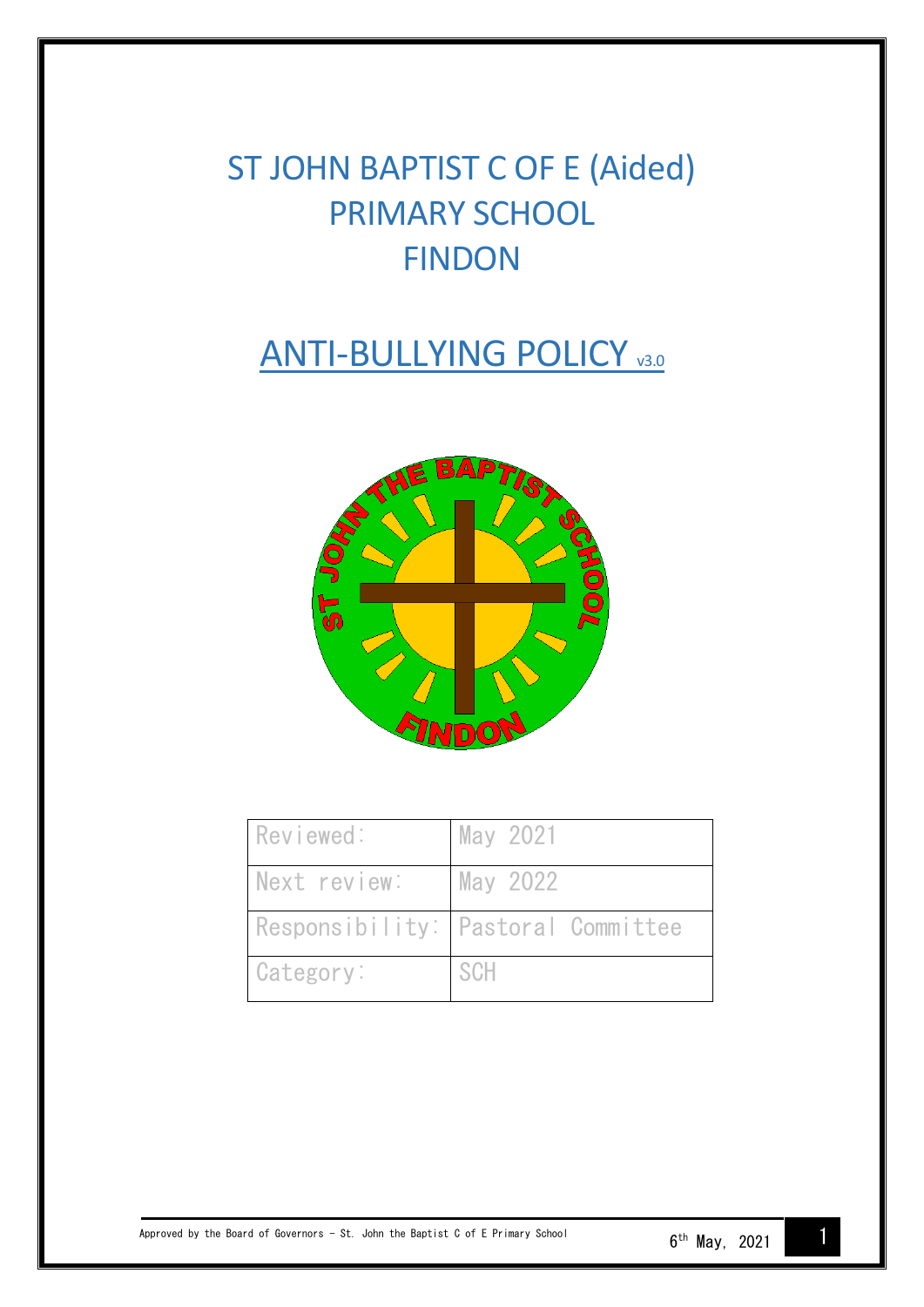# School Vision

"Setting the highest goals of excellence and taking pride in both our learning and in the achievement, together we learn to value each other's strengths and celebrate each other's differences. As a church school, we learn about God and grow together with Jesus."

# "Let us learn together what is good" Job Ch34

# I. Table of Contents

| ΙΙ.   |    |  |  |  |  |  |  |
|-------|----|--|--|--|--|--|--|
| III.  |    |  |  |  |  |  |  |
| IV.   |    |  |  |  |  |  |  |
| V.    |    |  |  |  |  |  |  |
| VI.   |    |  |  |  |  |  |  |
| VII.  |    |  |  |  |  |  |  |
| A.    |    |  |  |  |  |  |  |
| В.    |    |  |  |  |  |  |  |
|       | 1. |  |  |  |  |  |  |
|       | 2. |  |  |  |  |  |  |
|       | 3. |  |  |  |  |  |  |
|       |    |  |  |  |  |  |  |
| C.    |    |  |  |  |  |  |  |
| VIII. |    |  |  |  |  |  |  |
| Α.    |    |  |  |  |  |  |  |
| В.    |    |  |  |  |  |  |  |
| IX.   |    |  |  |  |  |  |  |
| Χ.    |    |  |  |  |  |  |  |
| XI.   |    |  |  |  |  |  |  |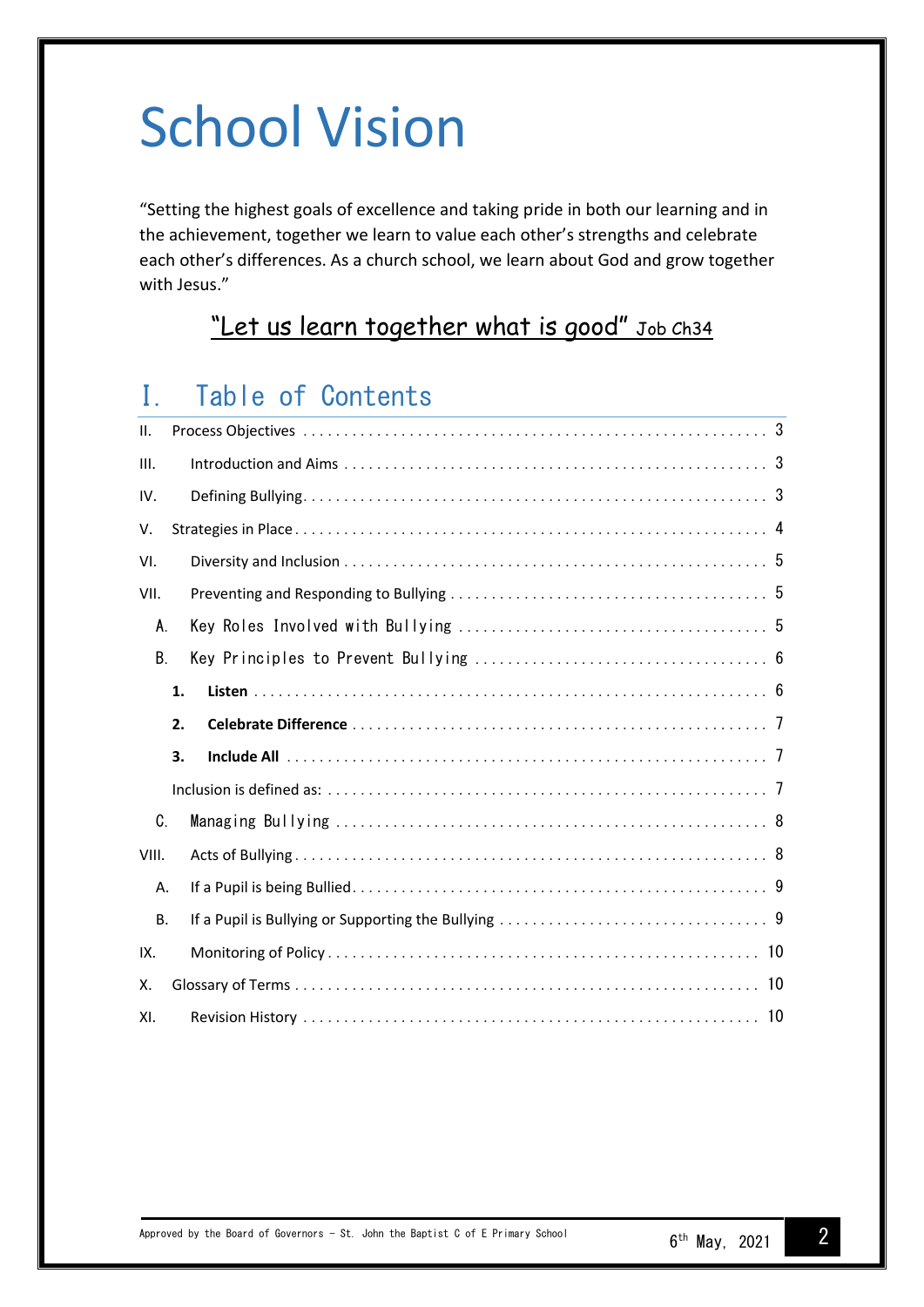# <span id="page-2-0"></span>II. Process Objectives

| Objectives                                                                                     | Metrics                                                                    | Monitoring                                                          |
|------------------------------------------------------------------------------------------------|----------------------------------------------------------------------------|---------------------------------------------------------------------|
| A feeling of security,<br>inclusion and well-being<br>amongst pupils                           | Pupil feedback through<br>school council and surveys                       | Regular reports to<br><b>Governing Body (Pastoral</b><br>Committee) |
| Minimising the number of<br>bullying incidents and thus<br>maintaining high pupil<br>retention | Number of incidents<br>recorded centrally and<br>reported to the Governors | Regular reports to<br><b>Governing Body (Pastoral</b><br>Committee) |

## <span id="page-2-1"></span>III. Introduction and Aims

This Anti-Bullying Policy was developed by involving children, staff and parents with reference to advice from the Anti-Bullying Alliance (ABA) and The Church of England document "Valuing all God's Children" (2017).

As a school, we acknowledge that bullying exists and that it is vital to have a shared understanding of bullying. Problems arise when bullying is misidentified or if there is disagreement about whether or not it is bullying.

Our aim is to ensure that the whole school community has a shared understanding of what bullying is. This helps to reduce confusion and enables us to earlier identify bullying, or incidents that could potentially lead to bullying.

# <span id="page-2-2"></span>IV. Defining Bullying

The school recognises bullying as defined by the Anti-Bullying Association (ABA): It is "the repetitive, intentional hurting of one person or group by another person or group, where the relationship involves an imbalance of power. It can be verbal, physical, or psychological. It can happen online or face to face"

Most common acts of bullying:

| <b>Indirect</b>                   |
|-----------------------------------|
| Excluding<br>$\blacksquare$       |
| • False friendship                |
| Coercion<br>$\blacksquare$ .      |
| Spreading rumours<br>$\mathbf{r}$ |
|                                   |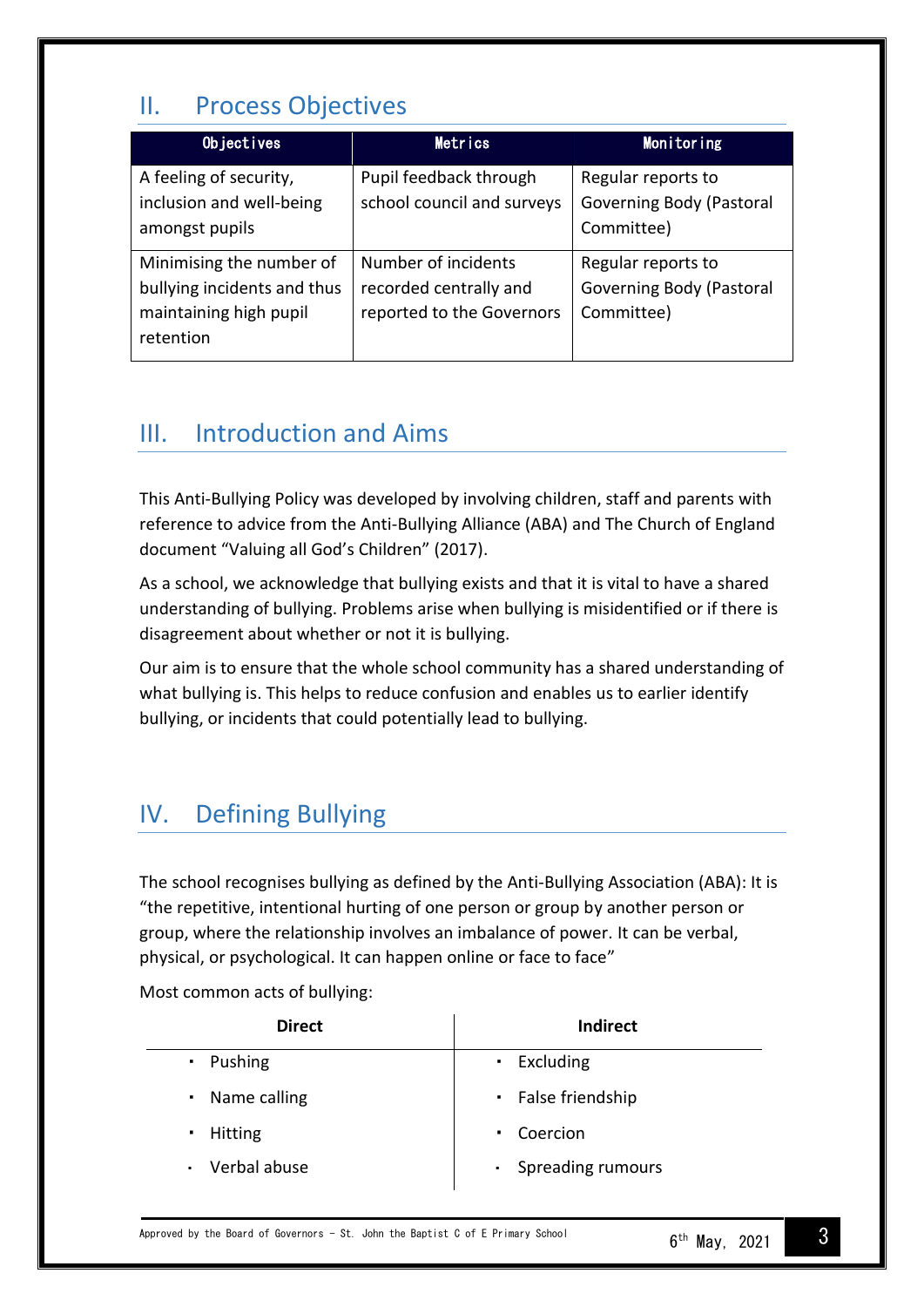Although bullying is not confined to any particular groups and all children need to be protected from bullying, research shows that the following groups are most likely to experience bullying than their peers:

- Race or faith targeted
- Appearance related
- Those on free school meals
- Sexist or sexual bullying
- Disabled children / those with SEN
- Young carers
- Looked after children
- Children who are perceived to be LGBT

### <span id="page-3-0"></span>V. Strategies in Place

The school has a range of resources and strategies available that aim to create a culture which prevents bullying from developing.

- Staff complete training as part of their Continued Professional Development (CPD), which aims to reduce levels of bullying by creating a common understanding of bullying, and the key principles outlined in this policy for effective management.
- The school has a Behaviour Policy that rewards those who behave well and treat each other appropriately using a range of positive rewards.
- The school runs social skills groups for children who have difficulty in taking turns and sharing with their peers.
- All classes undertake Philosophy for Children (P4C) that develops children's reasoning skills, which enables them to understand how this influences their judgements and actions.
- Collective worship addresses themes that promote high-quality relationships throughout the whole school.
- Staff, pupils and parents are encouraged to report any concerns to the  $\mathbf{r}_{\mathrm{in}}$ Headteacher/Deputy Headteacher.
- Children can report any concerns via the "Worry Box", which is easily available in the school. This is monitored by the learning mentor. Worry Boxes are located in all classes and take the form of cuddly monsters in KS1 and Boxes in KS2.
- The school has implemented the My Happy Mind programme, which creates a positive mental well-being culture in which children build resilience, selfesteem and character.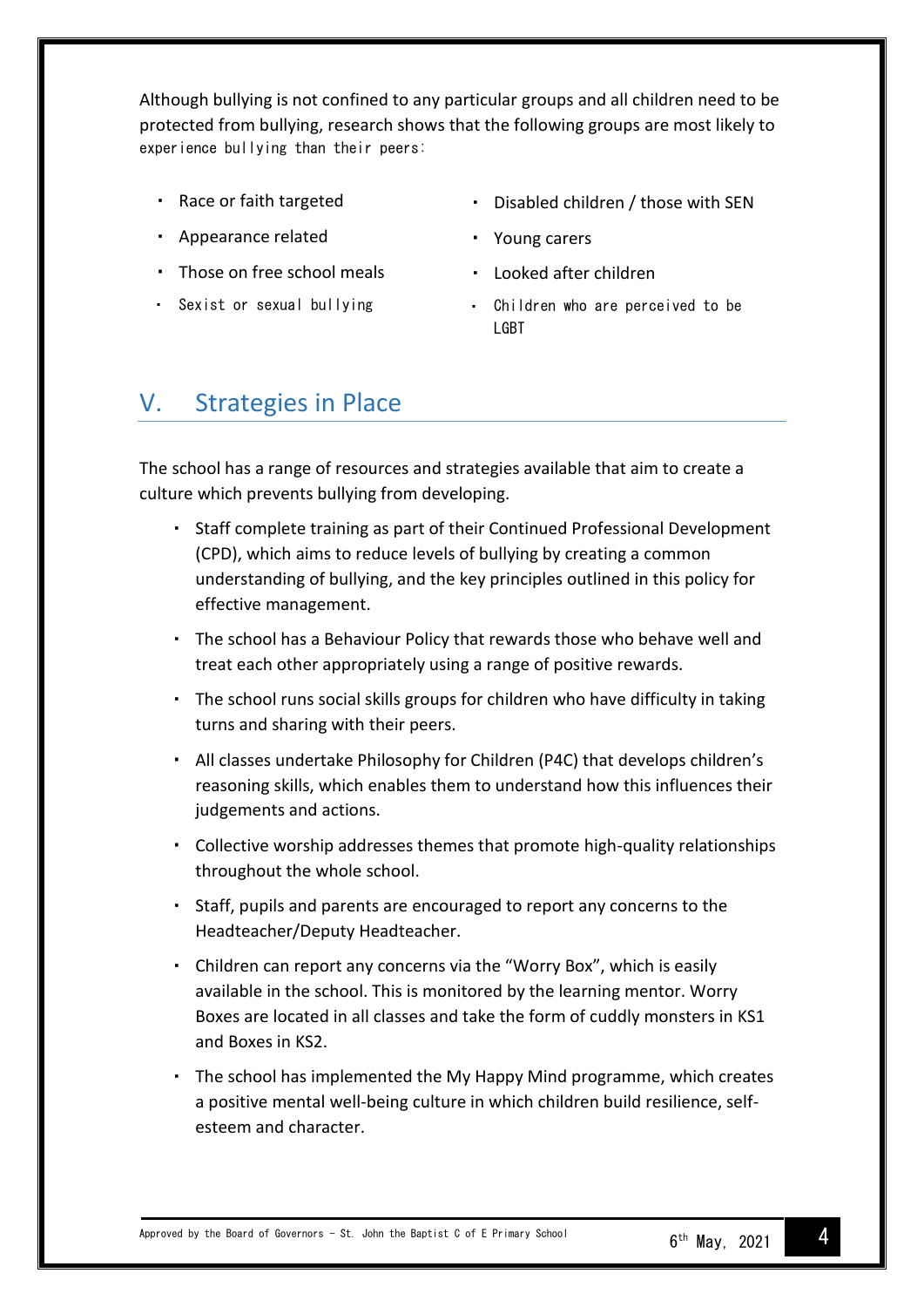- Play therapy is available to those children jointly identified by school and Parents. This therapy enables children to access their emotions through means other than verbal.
- Learning Mentor is available to work with children who have barriers to their learning which may include challenges in forming and maintaining effective relationships with peers.

# <span id="page-4-0"></span>VI. Diversity and Inclusion

We understand that each child is different and that in line with our values we should strive to ensure that each child is provided with an environment that enables them to reach their full potential. Our school aims to be one where every child has an equal voice and is included. We believe that all people are made in the image of God and are unconditionally loved by God. Everyone is equal and we treat each other equally with dignity and respect. Our school is a place where everyone should be able to flourish in a loving and hospitable community.

Bullying undermines this and consequently is taken very seriously. The school operates a zero-tolerance approach to behaviours resulting in acts of bullying or behaviours that support the act of bullying. This document sets out the ways in which the school aims to prevent bullying from happening and how acts of bullying will be managed.

All incidents need to be reviewed, considering the above information, but must also be considered within the context in which they happened. Remembering, for example, that bullying can cause physical harm, but not all incidents that cause physical harm constitute bullying.

# <span id="page-4-1"></span>VII. Preventing and Responding to Bullying

<span id="page-4-2"></span>Effective management of anti-bullying requires a common understanding of the roles involved in bullying, and clearly defined principles.

#### A. Key Roles Involved with Bullying

To prevent and tackle bullying it is vital to first define and understand the roles involved. The key roles and their activities are: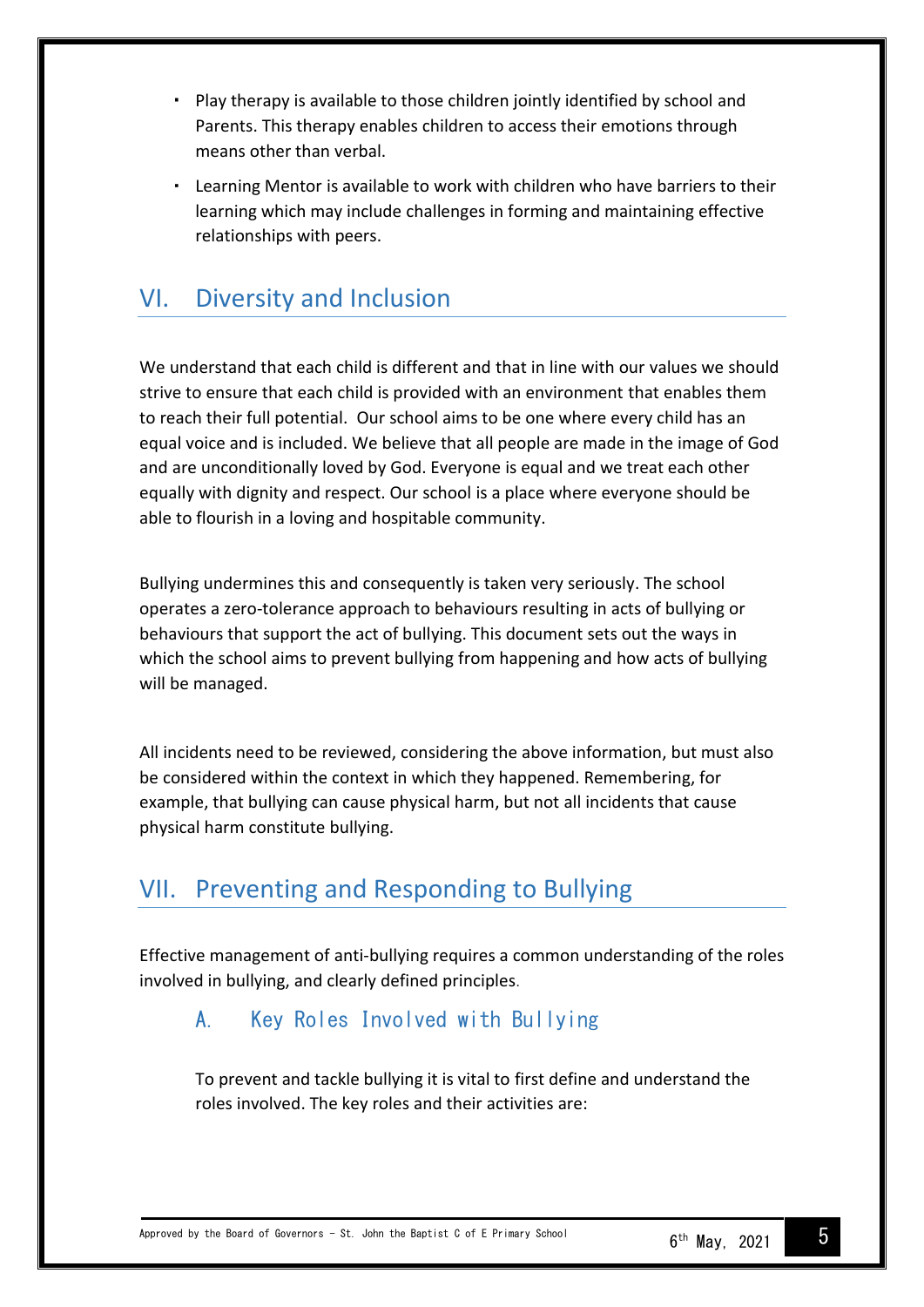- Target sometimes referred to as the victim, this is the person at whom the bullying is aimed.
- Ringleader initiates and leads the bullying.
- Assistant is actively involved in 'doing' the bullying but does not lead it.
- Reinforcer supports the bullying by remaining present, might laugh or encourage what is going on but does not 'do' it.
- Defender stands up for someone being bullied; knows that bullying is wrong and feels confident enough to defend the target; they might talk to an adult in school.
- Outsider ignores or does not see the bullying and doesn't want to get involved.

By understanding that bullying involves a power imbalance, and then by looking to apply pressure to the source of that imbalance, we are in a good position to stop the victimisation of individuals of groups.

Sometimes this may mean working very differently with 'assistant', 'reinforcer' and 'ringleader' roles, for example by seeking restorative or empathy-based interventions with some, whilst applying sanctions to others.

In this way, we can disrupt both the group and their individual behaviour. Remember, though, that the safety and welfare of the 'victim' is always paramount.

#### <span id="page-5-1"></span><span id="page-5-0"></span>B. Key Principles to Prevent Bullying

#### **1. Listen**

It can be difficult in a busy school day to find the time to stop and listen to every young person, but it can make people feel valued and relieved to have shared a problem, and it might help to come to the resolution sooner.

In a busy school day, it can be challenging to pick up on every potential bullying situation. What is important is that pupils feel confident that all staff are alert, will challenge behaviour that causes immediate concern, and will make time to listen.

When parents report bullying to the school, it's important they are listened to and not labelled as 'causing trouble' or being 'overly sensitive'.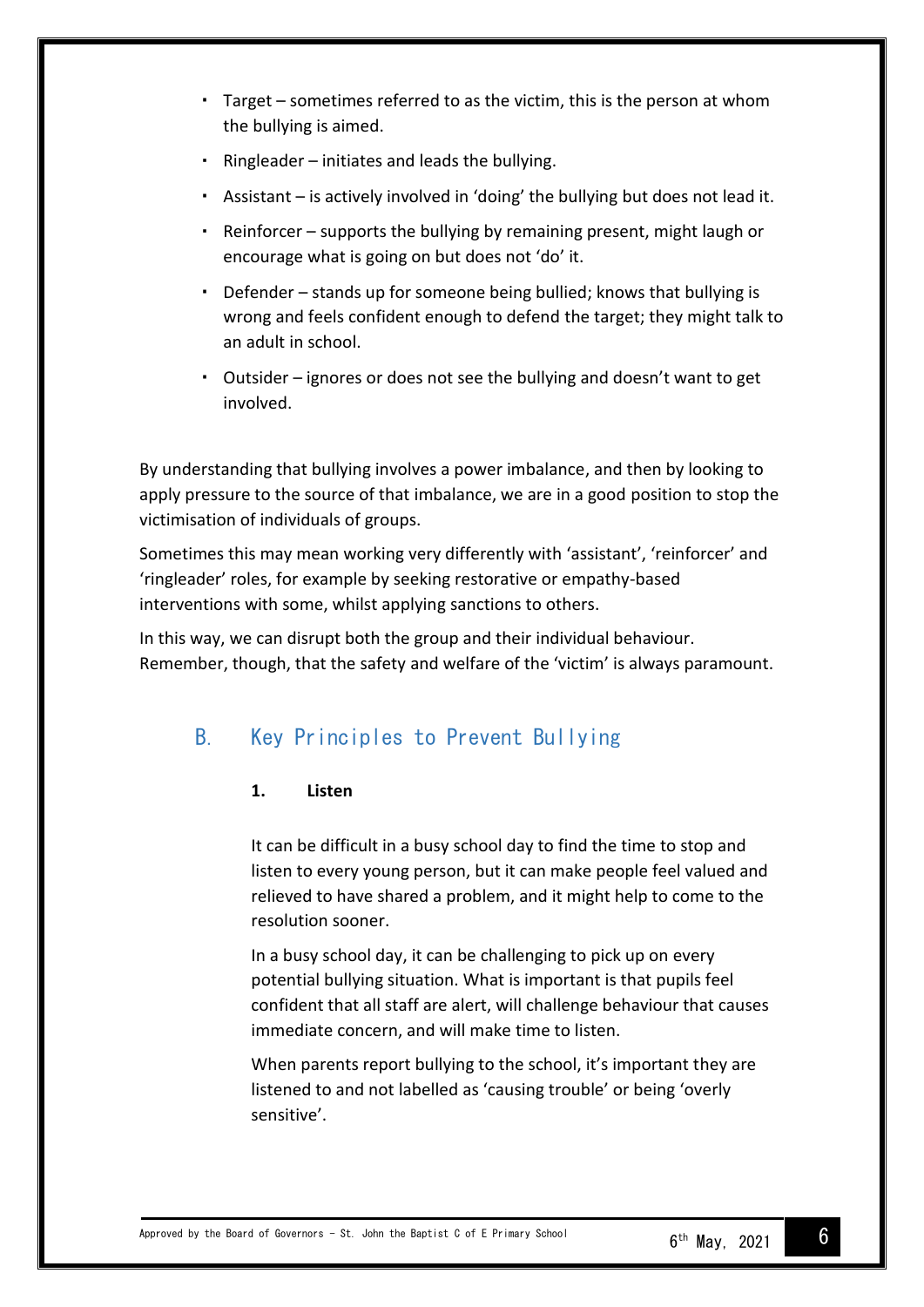#### <span id="page-6-0"></span>**2. Celebrate Difference**

"If you are always trying to be 'normal' you will never know how amazing, you can be."

~ Maya Angelou, American poet, memoirist and civil rights activist

To ensure that difference is understood and experienced in ways that are positive for everyone, it's important to:

- Celebrate the differences in all pupils and staff.
- Ensure all staff feel comfortable and confident talking about all kinds of difference.
- Allow children to talk about things that they find different.
- Work with pupils to discuss what they want to share about things that make them different.
- Ensure all pupils have a strong sense of all the things that make them who they are. Also, look for shared interests and commonalities that they share.
- Avoid talking to other students about a classmate's difference, outside of the parameters they are happy with, even if they ask.
- Help children develop ways to communicate information about themselves.
- Help children to learn how to communicate with a classmate who communicates in a different way or finds it hard to communicate.

#### <span id="page-6-2"></span><span id="page-6-1"></span>**3. Include All**

Inclusion is defined as:

- Being welcome making children feel welcome with secure relationships and support for families when they need it.
- Being 'a part' and not 'apart' respect for difference and a commitment to building friendships and communities to the benefit of everyone.
- Going where you want to go equality of access to play, learning, leisure and all aspects of life.
- Being actively involved active participation of children and their families in decision-making.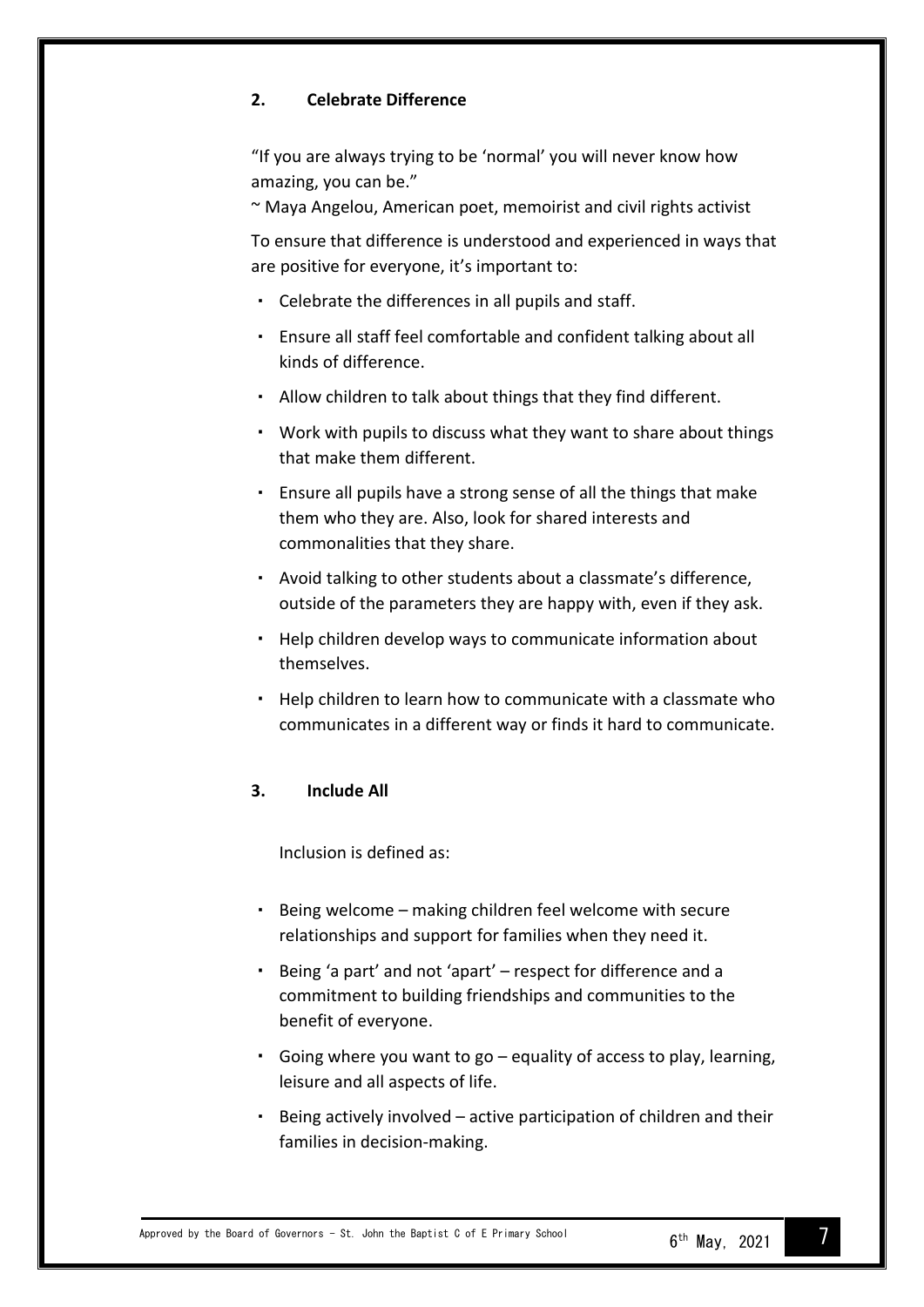- People expecting you a proactive approach to identifying and removing barriers, that would not normally affect others.
- Getting help when you need it access to information and people with empowering attitudes supportive skills and expertise.

#### <span id="page-7-0"></span>C. Managing Bullying

There are seven key principles used to enable the effective management of bullying:

- 1. **Report bullying**. The ability to report and record incidents of bullying behaviour is a crucial part of any anti-bullying strategy. We encourage and make it as easy as possible for pupils and their parents/carers to report bullying incidents.
- 2. **Believe**. All pupils, their parents and carers are acknowledged, believed and taken seriously when reporting bullying incidents.
- 3. **Take action**. We respond quickly to incidents of bullying. Pupils, including disabled pupils and those with SEN, participate fully in decisions made about them and help to formulate appropriate action to respond to incidents of bullying.
- 4. **Understand.** We ensure all school staff, pupils, parents and carers understand what bullying is and what bullying isn't.
- 5. **Challenge**. All forms of discriminatory language, including disablist language, is challenged and taken seriously.
- 6. **Respect**. All school staff are role models to others within the school in how they treat others, which is vital in demonstrating appropriate inclusive behaviour.
- 7. **Having an anti-bullying policy that supports and underpins these principles.** Our school's anti-bullying policy reflects these principles and is embedded within our other school policies. They are widely and effectively promoted to school staff, pupils, their parents and carers.

# <span id="page-7-1"></span>VIII. Acts of Bullying

"If the children and young people knew that the school was taking issues seriously, I think there would be a lot more coming forward and saying: I am being bullied and you need to help me". Quote - Anti Bullying Association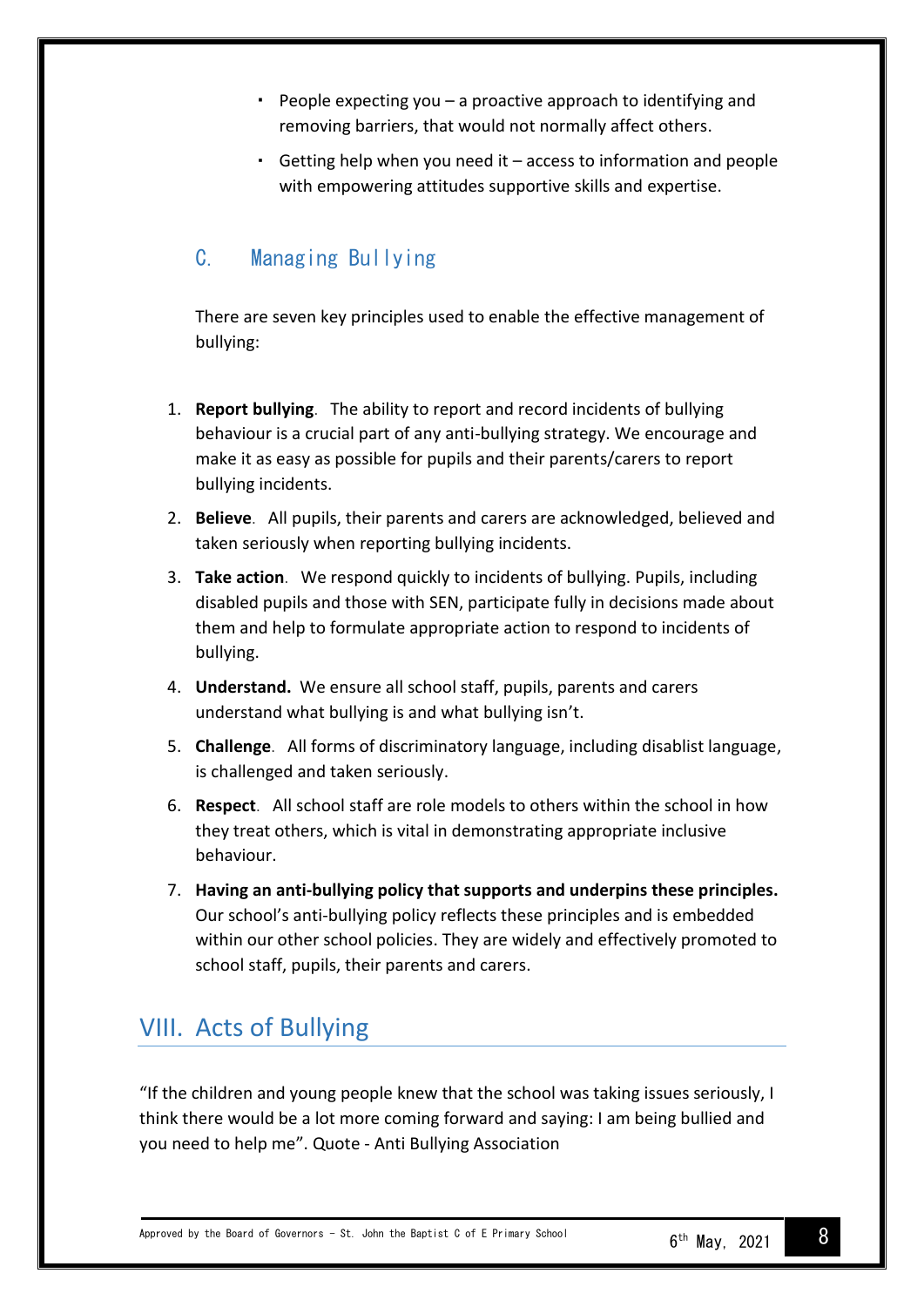#### <span id="page-8-0"></span>A. If a Pupil is being Bullied

In consultation with their parents and the pupil, support will be offered to them by the Senior Leadership Team (SLT), class teacher, learning mentor and outside agencies as appropriate to their needs. Periodic reviews will be agreed and set up to monitor the progress of the support plan to track progress and action taken to prevent the continuation of the bullying and monitor the well-being of the pupil.

#### <span id="page-8-1"></span>B. If a Pupil is Bullying or Supporting the Bullying

If a pupil is bullying or supporting the bullying, then a range of actions can be taken in line with our Behaviour Policy including loss of privileges, loss of break times, completing incident sheets. However, there must be an emphasis on educative measures that will try to address and deal with the behaviour. The following outline gives a progression that can be applied in a range of situations.

Following an incident of bullying and/or when the behaviour is being repeated a member of staff should consider and then act upon the following strategies, whilst taking care to avoid, where practicable, identifying how the act of bullying was identified (i.e., the source of the information), as this can potentially result in increased intimidation or anxiety for the victim.

- Class teacher to talk through the incident with the pupil or group responsible for the bullying; to help them see the victim's point of view and the impact it is having.
- Class teacher to monitor, record and put a plan in place to help develop social skills; also consider use of a learning mentor.
- Talk through with the whole class to identify issues and ways of dealing with the bullying
- Involve parent(s)/carer(s) supported by other strategies.
- Involve a senior teacher and/or Headteacher.
- Set up a support plan that will enable the pupil or groups, school and parents to address the issue – possibly with the support of outside agencies.
- In cases where the support plan or other strategies is deemed not to be making progress, then a child can be excluded from the school for a fixed term or permanently.